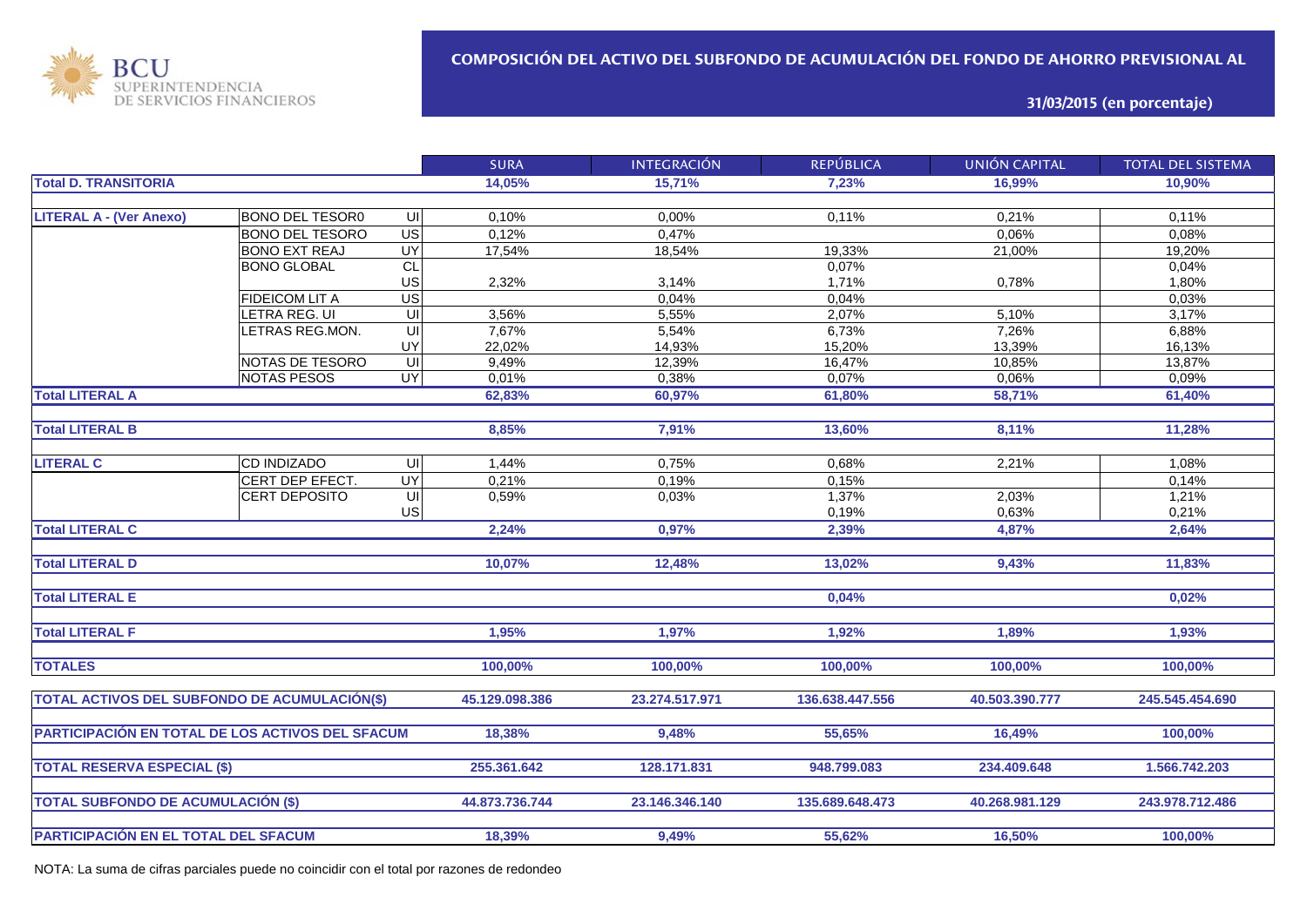# **A N E X O**

#### **MAYOR O IGUAL AL 2% DEL SUBFONDO DE ACUMULACIÓN** *31/03/15* **DETALLE DE LOS INSTRUMENTOS QUE COMPONEN EL LITERAL A CON PARTICIPACIÓN**

|                                                     | COMPOSICIÓN LITERAL 'A'     |    |        |                                   |
|-----------------------------------------------------|-----------------------------|----|--------|-----------------------------------|
| TIPO DE INSTRUMENTO                                 | <b>INSTRUMENTO</b>          |    |        | MONEDA % S/ACT FAP TOT. SISTEMA % |
| <b>BONOS DEL TESORO (BT - BL)</b>                   | <b>INSTRUMENTOS VARIOS</b>  | UI | 0.11%  |                                   |
|                                                     | <b>INSTRUMENTOS VARIOS</b>  | US | 0,08%  |                                   |
|                                                     | <b>SUB TOTAL</b>            |    |        | 0,19%                             |
| <b>BONOS EXTERNOS REAJUSTABLES (BEUY)</b>           | BEUY 00060 R270405EUYF      | UY | 3,98%  |                                   |
|                                                     | BEUY 00060 R300710EUYF      | UY | 8,33%  |                                   |
|                                                     | BEUY 00060 R370626EUYF      | UY | 4,87%  |                                   |
|                                                     | <b>INSTRUMENTOS VARIOS</b>  | UY | 2,02%  |                                   |
|                                                     | <b>SUB TOTAL</b>            |    |        | 19,20%                            |
| <b>BONOS GLOBALES (BE)</b>                          | <b>INSTRUMENTOS VARIOS</b>  | CL | 0.04%  |                                   |
|                                                     | <b>INSTRUMENTOS VARIOS</b>  | US | 1,80%  |                                   |
|                                                     | <b>SUB TOTAL</b>            |    |        | 1,84%                             |
| <b>FIDEICOMISOS FINANCIEROS (FA)</b>                | <b>INSTRUMENTOS VARIOS</b>  | US | 0,03%  |                                   |
|                                                     | <b>SUB TOTAL</b>            |    |        | 0,03%                             |
| LETRAS DE REGULACIÓN MONETARIA CUPÓN 0 (LRM Y LRUI) | <b>INSTRUMENTOS VARIOS</b>  | UI | 3.17%  |                                   |
|                                                     | LRM 0006012872EUYF20170210  | UY | 2,20%  |                                   |
|                                                     | <b>INSTRUMENTOS VARIOS</b>  | UY | 13,93% |                                   |
|                                                     | <b>SUB TOTAL</b>            |    |        | 19,30%                            |
| LETRAS DE REGULACIÓN MONETARIA (LBUI)               | <b>INSTRUMENTOS VARIOS</b>  | UI | 6.88%  |                                   |
|                                                     | <b>SUB TOTAL</b>            |    |        | 6,88%                             |
| <b>NOTAS DEL TESORO (NAUI)</b>                      | NAUI 0006000016EUIF20190127 | UI | 5,66%  |                                   |
|                                                     | <b>INSTRUMENTOS VARIOS</b>  | U  | 8,21%  |                                   |
|                                                     | <b>SUB TOTAL</b>            |    |        | 13,87%                            |
| <b>NOTAS PESOS</b>                                  | <b>INSTRUMENTOS VARIOS</b>  | UY | 0,09%  |                                   |
|                                                     | <b>SUB TOTAL</b>            |    |        | 0,09%                             |
| TOTAL INSTRUMENTOS LITERAL 'A'                      |                             |    | 61,40% | 61,40%                            |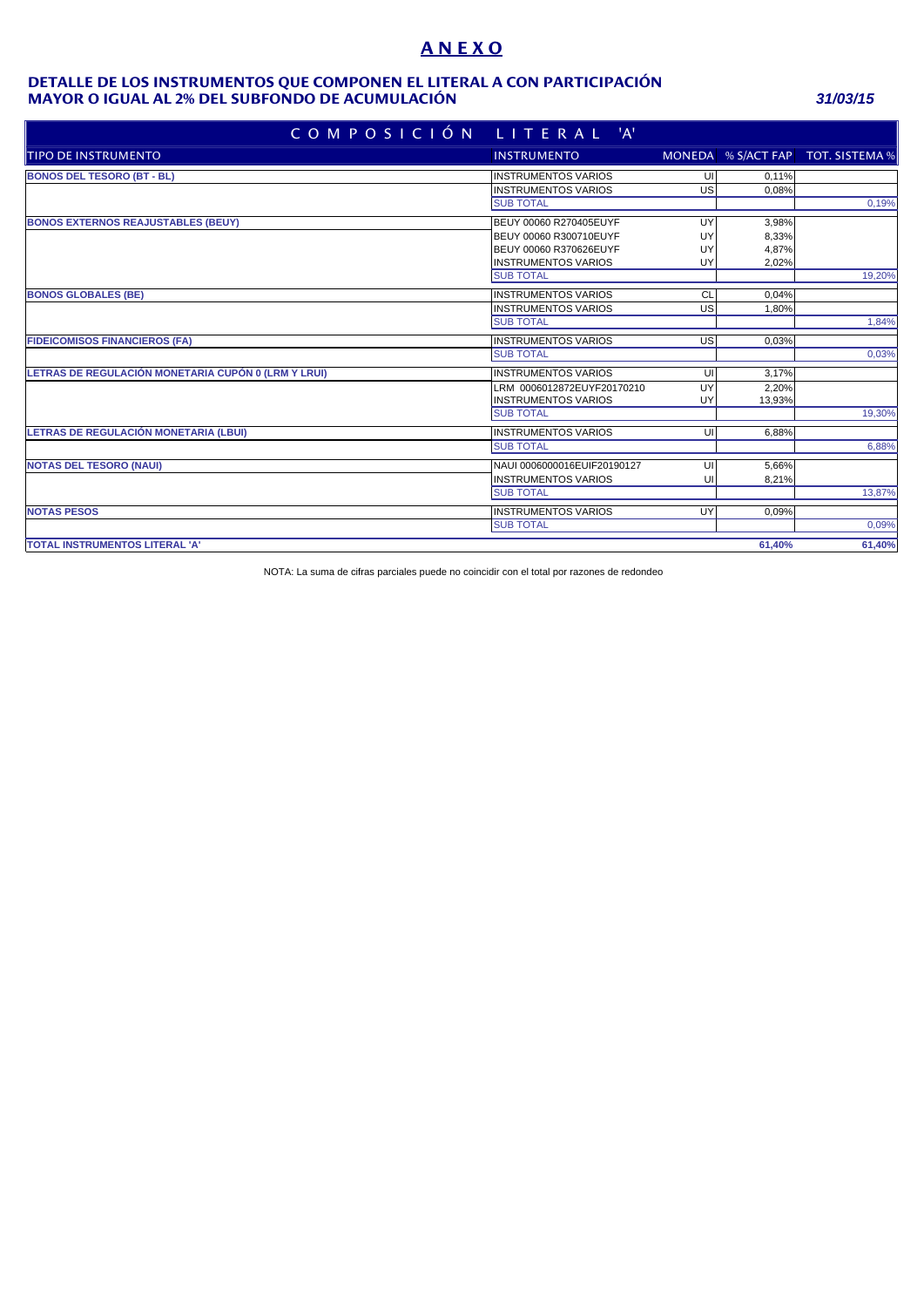

## **COMPOSICIÓN DEL ACTIVO DEL SUBFONDO DE RETIRO DEL FONDO DE AHORRO PREVISIONAL AL**

### **31/03/2015 (en porcentaje)**

|                                                        |                    |     | <b>SURA</b>   | <b>INTEGRACIÓN</b> | <b>REPÚBLICA</b> | UNIÓN CAPITAL | <b>TOTAL DEL SISTEMA</b> |
|--------------------------------------------------------|--------------------|-----|---------------|--------------------|------------------|---------------|--------------------------|
| <b>Total D. TRANSITORIA</b>                            |                    |     | 11,46%        | 15,31%             | 8,57%            | 12,67%        | $10,11\%$                |
|                                                        |                    |     |               |                    |                  |               |                          |
| <b>LITERAL G - (Ver Anexo)</b>                         | LETRA REG. UI      | UIJ | 6,12%         | 9,14%              | 17,36%           | 26,02%        | 16,45%                   |
|                                                        | LETRAS REG.MON.    | UI  | 20,94%        | 12,09%             | 18,78%           | 9,15%         | 17,17%                   |
|                                                        |                    | UY  | 49,01%        | 52,96%             | 44,57%           | 45,15%        | 45,89%                   |
|                                                        | NOTAS DE TESORO    | UI  | 7,54%         | $6,00\%$           | 1,97%            | 4,04%         | 3,43%                    |
|                                                        | <b>NOTAS PESOS</b> | UY  | 0,36%         | 1,18%              | 0.00%            |               | 0,13%                    |
| <b>Total LITERAL G</b>                                 |                    |     | 83,97%        | 81,37%             | 82,68%           | 84,36%        | 83,07%                   |
|                                                        |                    |     |               |                    |                  |               |                          |
| <b>LITERAL H</b>                                       | CERT DEPOSITO      | UI  | 1,97%         |                    |                  |               | 0,31%                    |
| <b>Total LITERAL H</b>                                 |                    |     | 1,97%         |                    |                  |               | 0,31%                    |
| <b>Total LITERAL I</b>                                 |                    |     |               | 0,70%              | 5,82%            |               | 3,65%                    |
| <b>Total LITERAL K</b>                                 |                    |     | 2,59%         | 2,62%              | 2,93%            | 2,97%         | 2,86%                    |
| <b>TOTALES</b>                                         |                    |     | 100,00%       | 100,00%            | 100,00%          | 100,00%       | 100,00%                  |
| TOTAL ACTIVOS DEL SUBFONDO DE RETIRO(\$)               |                    |     | 5.782.085.760 | 2.302.920.602      | 22.670.515.751   | 5.827.190.585 | 36.582.712.699           |
| <b>PARTICIPACIÓN EN TOTAL DE LOS ACTIVOS DEL SFRET</b> |                    |     | 15,81%        | 6,29%              | 61,97%           | 15,93%        | 100,00%                  |